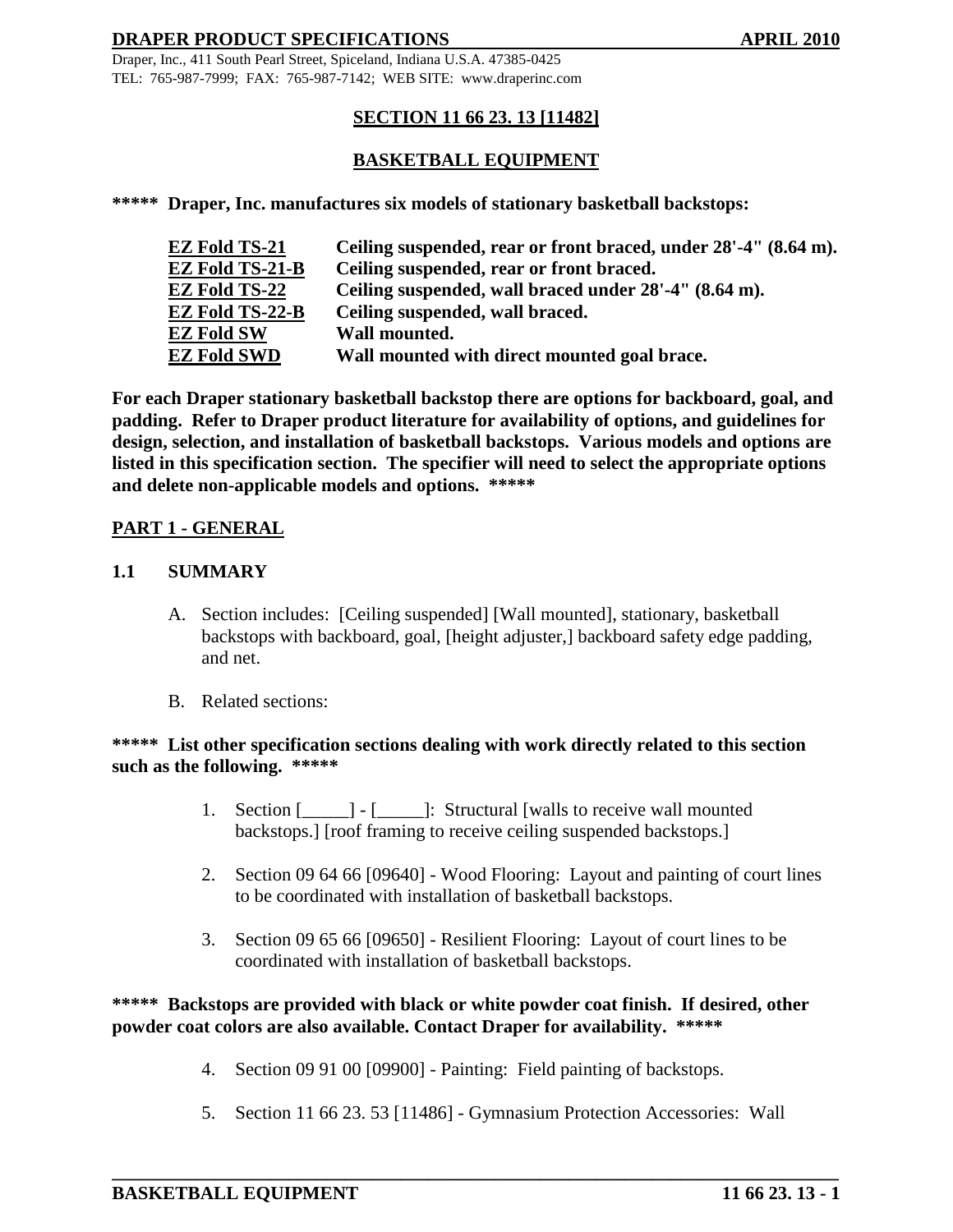Draper, Inc., 411 South Pearl Street, Spiceland, Indiana U.S.A. 47385-0425 TEL: 765-987-7999; FAX: 765-987-7142; WEB SITE: www.draperinc.com

mounted protection pads at backstop locations.

#### **1.2 REFERENCES**

### **\*\*\*\*\* List by number and full title reference standards referred to in remainder of the specification section. Delete non-applicable references. \*\*\*\*\***

- A. ANSI A208 Particleboard, Mat-Formed Wood.
- B. ASTM A500 Formed Welded Seamless Structural Tubing in Rounds and Shapes.
- C. ASTM B85 Aluminum-Alloy Die Castings.
- D. ASTM B221 Aluminum-Alloy Extruded Bar, Rod, Wire, Shape, and Tube.

#### **1.3 SUBMITTALS**

- A. Submit in accordance with Section 01 33 00 [01330] Submittal Procedures:
	- 1. List of proposed products and product data.
	- 2. Shop drawings showing layout, elevations, dimensions, fabrication details, method of attachment, requirements for supplemental bracing or structural support members and necessary electrical wiring diagrams.
	- 3. Calculations for actual vertical and horizontal loads to be transmitted to structural [walls] [roof framing] supporting backstop assemblies.
	- 4. Manufacturer to provide calculations and reports for tests performed by an independent testing laboratory accredited by the American Association of Laboratory Accreditation (A2LA) that demonstrates compliance with minimum safety factors required by these specifications.
	- 5. Copy of warranties required by Paragraph 1.5 for review by Architect.
	- 6. Manufacturer's installation instructions.

# **1.4 QUALITY ASSURANCE**

A. Backstops shall be designed, fabricated, and installed to comply with National Collegiate Athletic Association (NCAA) and National Federation of State High School Associations (NFHS) regulations.

#### **1.5 WARRANTY**

A. Provide under provisions of Section 01 78 00 [01770] - Closeout Procedures: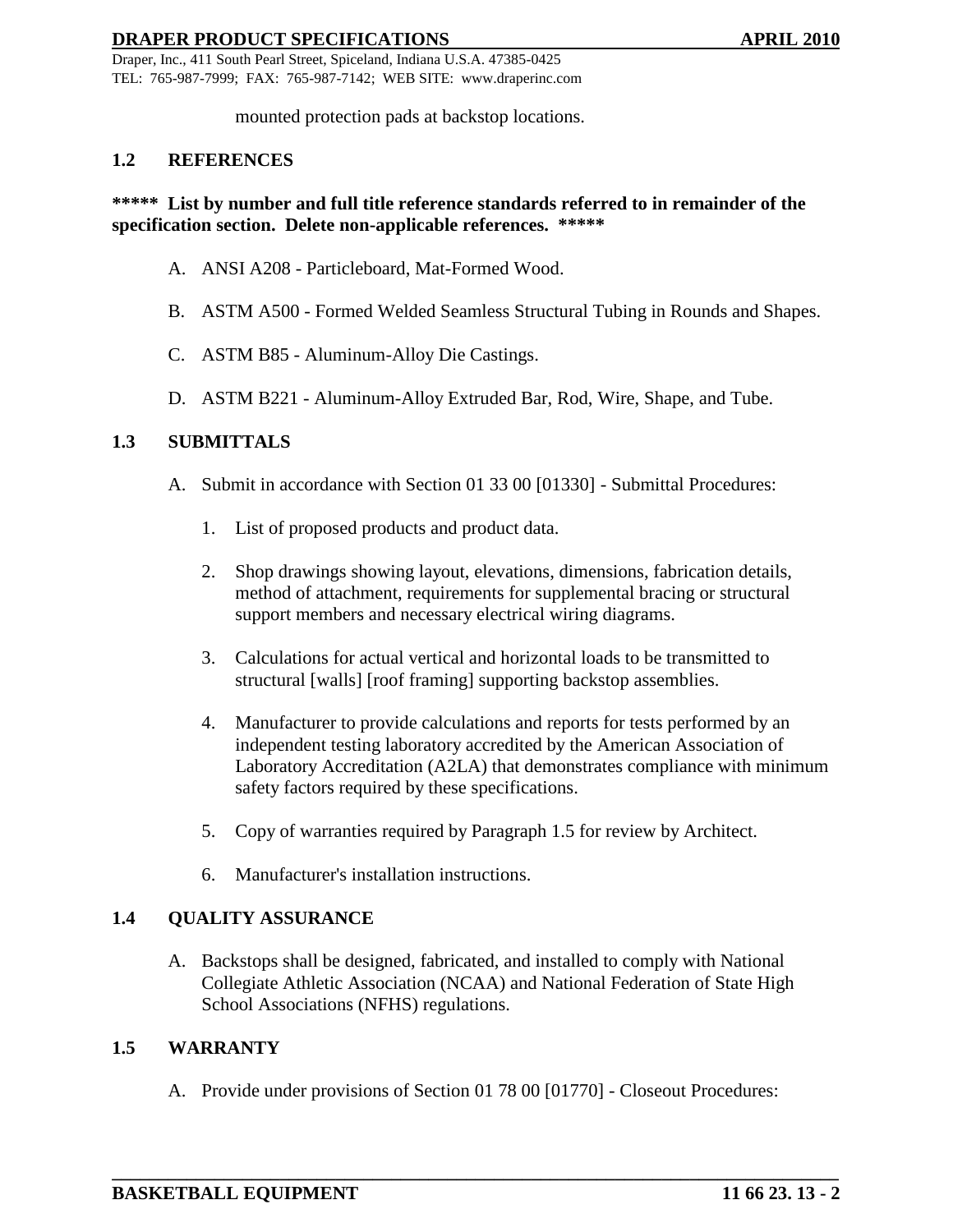Draper, Inc., 411 South Pearl Street, Spiceland, Indiana U.S.A. 47385-0425 TEL: 765-987-7999; FAX: 765-987-7142; WEB SITE: www.draperinc.com

1. 25 years warranty for basketball backstop structure.

### **\*\*\*\*\* All backboards manufactured by Draper, Inc. are furnished with lifetime limited warranty when installed on Draper backstop utilizing a goal brace. \*\*\*\*\***

- 2. Lifetime warranty against breakage for backboards installed with goal brace.
- 3. 8 years warranty for bolt-on safety edge padding.

# **PARTS 2 - PRODUCTS**

# **2.1 ACCEPTABLE MANUFACTURERS**

- A. Draper, Inc., 411 South Pearl Street, Spiceland, Indiana 47385-0425; 765-987-7999.
- B. Manufacturers of equivalent products submitted and approved in accordance with Section 01 23 00 [01630] - Product Substitution Procedures.

# **2.2 MATERIALS**

- A. Structural steel tubing: Steel, mechanical, round tubing conforming to ASTM A500.
- B. Clamps:
	- C. Clamps:
	- 1. Beam clamps: Split-A type with [7 square inches] [4516 square mm] minimum beam flange contact area and secured with 2 all thread bolts at each attachment point. Clamps shall be designed to be capable of supporting a minimum of 20,000 Lbs. each. Superstructure shall be designed with a minimum of four attachment clamps to produce a combined minimum attachment point safety factor of 75 to 1. Superstructure tubes shall be reinforced with bridging and/or bracing when truss centers exceed 10'0"
	- 2. Component attachment clamps: Full surface type fabricated from [1/4 inch] [6 mm] thick steel or saddle style utilizing serrated clamping surface and minimum 5/8" U-Bolt.
	- 3. Goal brace: Type attaching behind goal mounting plate and directly to backstop main stem transferring load directly to structural frame.
- D. Extruded aluminum: ASTM B221, alloy 6063 Temper T5.
- E. Aluminum castings: ASTM B85.
- F. Particleboard: Solid core, 55 pounds per cubic foot (216 per cubic meter) density industrial grade complying with ASTM A208, Type 1, Grade 1-M-3 factory finished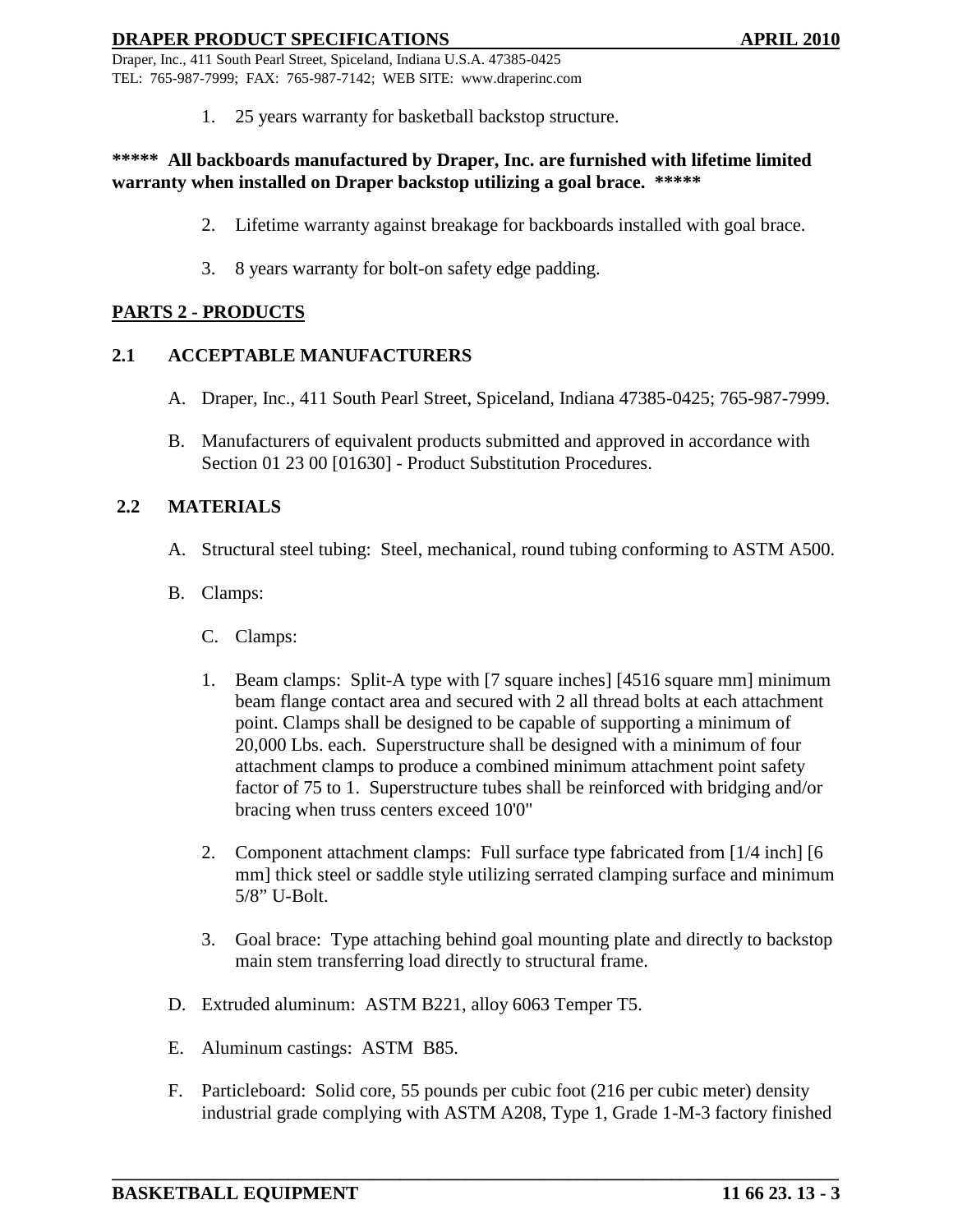Draper, Inc., 411 South Pearl Street, Spiceland, Indiana U.S.A. 47385-0425 TEL: 765-987-7999; FAX: 765-987-7142; WEB SITE: www.draperinc.com

with phenolic resin sheet thermally fused to front and back surfaces.

### **\*\*\*\*\* Backstops are provided with black or white powder coat finish. If desired, other powder coat colors are also available. Contact Draper for availability. \*\*\*\*\***

G. Finish: Factory applied [black] [white] [other color: ] powder coat for steel parts.

# **2.3 CEILING SUSPENDED STATIONARY BACKSTOP**

**\*\*\*\*\* Draper, Inc. manufactures four models of ceiling suspended, stationary backstop. For this type of backstop, select the model and appropriate attributes from the following options:**

| EZ Fold TS-21   | Ceiling suspended, rear or front braced, under 28'-4" (8.64 m). |
|-----------------|-----------------------------------------------------------------|
| EZ Fold TS-21-B | Ceiling suspended, rear or front braced.                        |
| EZ Fold TS-22   | Ceiling suspended, wall braced under 28'-4" (8.64 m).           |
| EZ Fold TS-22-B | Ceiling suspended, wall braced.                                 |

#### **\*\*\*\*\*\*\*\*\*\*\*\*\*\*\*\*\*\*\*\*\*\*\*\*\*\*\*\*\*\*\*\*\*\*\*\*\*\*\*\*\*\*\*\*\*\*\*\*\*\*\*\*\*\*\*\*\*\*\*\*\*\*\*\*\*\*\*\*\*\*\*\*\*\*\*\*\*\***

### **\*\*\*\*\* Include the following paragraphs if Model EZ Fold TS-21 is required. \*\*\*\*\***

A. Type: Stationary, ceiling suspended, [rear] [front] braced basketball backstop; Model EZ Fold TS-21 as manufactured by Draper, Inc.

### **\*\*\*\*\* Required height of backstop can be specified in this section or indicated on Drawings. To eliminate potential for conflicts, do not indicate dimensions in both locations. \*\*\*\*\***

- B. Distance from court floor to backstop attachment at roof and ceiling structure: [[\_\_\_\_\_] [feet.] [m.]] [As indicated on Drawings.]
- C. Main frame: Rigid T design of back-to-back right triangles constructed by welding together steel tubing of the following outside diameters and gages. Parallelogram frames are not acceptable.
	- 1. Main center stem: [6 inches] [152 mm] diameter, [11 gage] [3.2 mm thick] of length sufficient to allow backstop height adjustment of plus or minus [6 inches] [152 mm].
	- 2. Top member of T frame: [4 inches] [102 mm] diameter, [11 gage] [3.2 mm].

### **\*\*\*\*\* Standard condition is back braced. Contact Draper, Inc. for details if front brace is required. \*\*\*\*\***

3. [Back] [Front] brace: Fully adjustable constructed from [2-1/2 inches] [64 mm]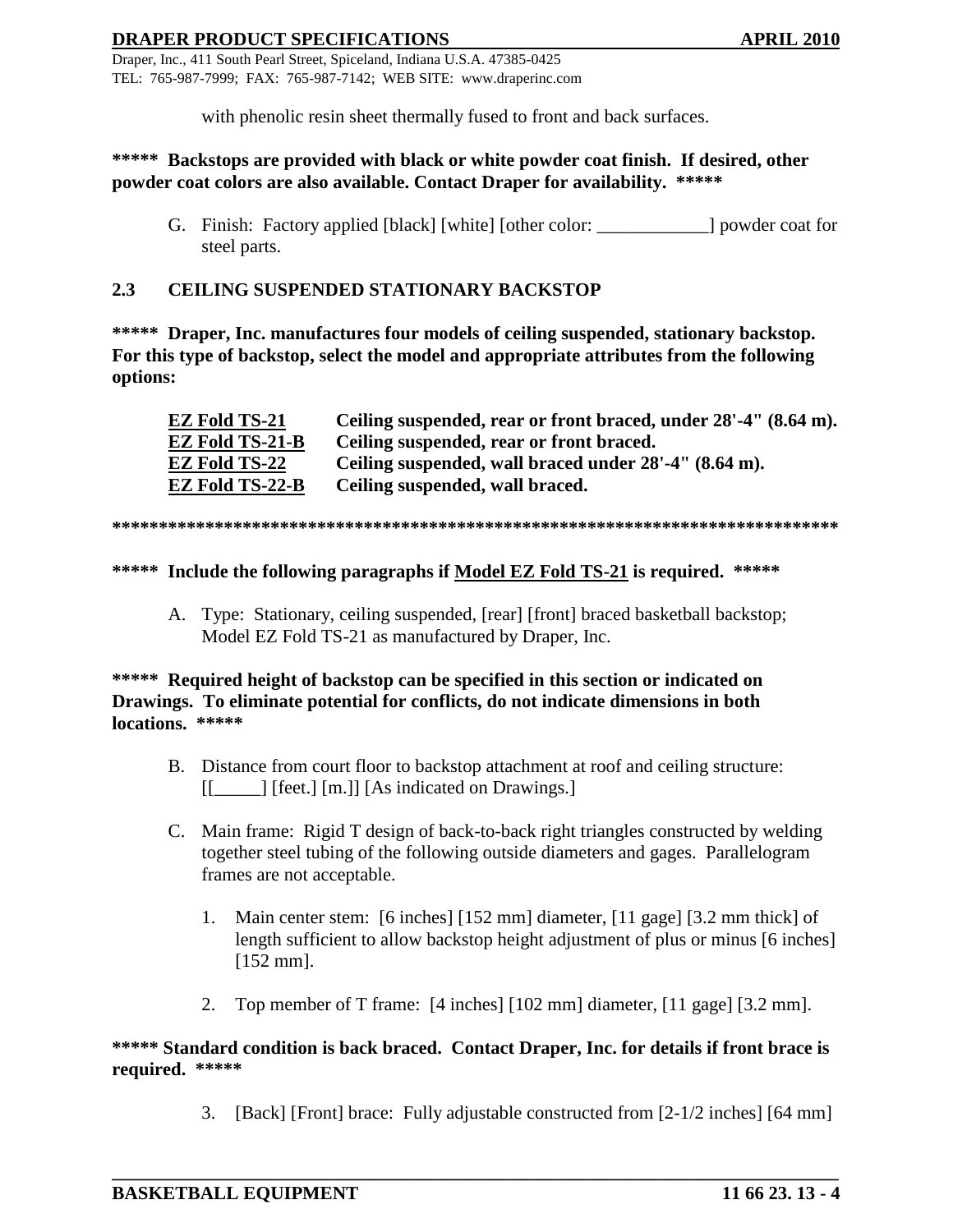Draper, Inc., 411 South Pearl Street, Spiceland, Indiana U.S.A. 47385-0425 TEL: 765-987-7999; FAX: 765-987-7142; WEB SITE: www.draperinc.com

> diameter, [13 gage] [2.4 mm thick] outer tube and [2-1/4 inches] [57 mm] diameter, [14 gage] [2 mm] inner tube.

4. Diagonal side braces: [2-1/4 inches] [57 mm] diameter, [13 gage] [2.4 mm thick].

**\*\*\*\*\*\*\*\*\*\*\*\*\*\*\*\*\*\*\*\*\*\*\*\*\*\*\*\*\*\*\*\*\*\*\*\*\*\*\*\*\*\*\*\*\*\*\*\*\*\*\*\*\*\*\*\*\*\*\*\*\*\*\*\*\*\*\*\*\*\*\*\*\*\*\*\*\*\***

**\*\*\*\*\* Model EZ Fold TS-21-B is similar to Model EZ Fold TS-21 except that web braces are provided and bolted connections are used in lieu of welded ones to facilitate shipping. Include the following paragraphs if Model EZ Fold TS-21-B is required. \*\*\*\*\***

A. Type: Stationary, ceiling suspended, [rear] [front] braced basketball backstop; Model EZ Fold TS-21-B as manufactured by Draper, Inc.

# **\*\*\*\*\* Required height of backstop can be specified in this section or indicated on Drawings. To eliminate potential for conflicts, do not indicate dimensions in both locations. \*\*\*\*\***

- B. Distance from court floor to backstop attachment at roof structure: [[\_\_\_\_\_] [feet.] [m.]] [As indicated on Drawings.]
- C. Main frame: Rigid T design of back-to-back right triangles constructed by bolting together steel tubing of the following outside diameters and gages. Parallelogram frames are not acceptable.
	- 1. Main center stem: [6 inches] [152 mm] diameter, [11 gage] [3.2 mm thick] of length sufficient to allow backstop height adjustment of plus or minus [6 inches] [152 mm].

**\*\*\*\*\* 3-1/2 inches (89 mm) inside diameter steel pipe is required for top of T frame if attachment point is greater than 32' - 5" (9.9 m). \*\*\*\*\***

> 2. Top member of T frame: [[4 inches] [102 mm] diameter, [11 gage] [3.2 mm] steel tube.] [[3-1/2 inches] [89 mm] inside diameter steel pipe.]

### **\*\*\*\*\* Standard condition is back braced. Contact Draper, Inc. for details if front brace is required. \*\*\*\*\***

- 3. [Back] [Front] brace: Fully adjustable constructed from [2-1/2 inches] [64 mm] diameter, [13 gage] [2.4 mm thick] outer tube and [2-1/4 inches] [57 mm] diameter, [14 gage] [2 mm] inner tube.
- 4. Diagonal side braces: [2-1/4 inches] [57 mm] diameter, [13 gage] [2.4 mm thick].
- 5. Web braces: Four [1-1/2 inches] [38 mm] diameter, [11 gage] [3.2 mm thick]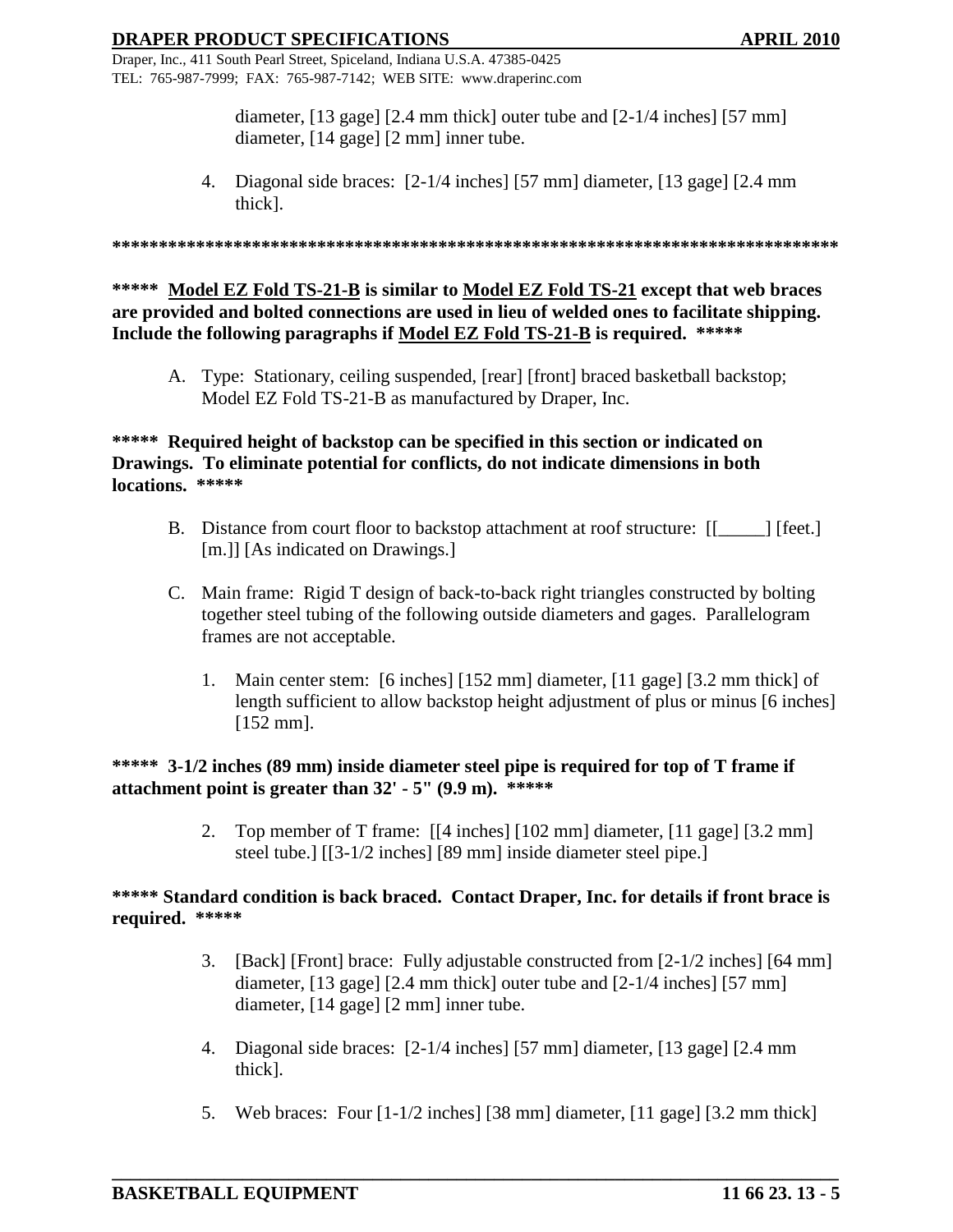cross braces between side braces and main center stem.

**\*\*\*\*\*\*\*\*\*\*\*\*\*\*\*\*\*\*\*\*\*\*\*\*\*\*\*\*\*\*\*\*\*\*\*\*\*\*\*\*\*\*\*\*\*\*\*\*\*\*\*\*\*\*\*\*\*\*\*\*\*\*\*\*\*\*\*\*\*\*\*\*\*\*\*\*\*\***

#### **\*\*\*\*\* Include the following paragraphs if Model EZ Fold TS-22 is required. \*\*\*\*\***

A. Type: Stationary, ceiling suspended, wall braced basketball backstop; Model EZ Fold TS-22 as manufactured by Draper, Inc.

## **\*\*\*\*\* Required height of backstop can be specified in this section or indicated on Drawings. To eliminate potential for conflicts, do not indicate dimensions in both locations. \*\*\*\*\***

- B. Distance from court floor to backstop attachment at roof structure: [[\_\_\_\_\_] [feet.] [m.]] [As indicated on Drawings.]
- C. Main frame: Rigid T design of back-to-back right triangles constructed by welding together steel tubing of the following outside diameters and gages. Parallelogram frames are not acceptable.
	- 1. Main center stem: [6 inches] [152 mm] diameter, [11 gage] [3.2 mm thick] of length sufficient to allow backstop height adjustment of plus or minus [6 inches] [152 mm].
	- 2. Top member of T frame: [4 inches] [102 mm] diameter, [11 gage] [3.2 mm].
	- 3. Back wall brace: Fully adjustable constructed from [2-1/2 inches] [64 mm] diameter, [13 gage] [2.4 mm thick] outer tube and [2-1/4 inches] [57 mm] diameter, [14 gage] [2 mm] inner tube.
	- 4. Diagonal side braces: [2-1/4 inches] [57 mm] diameter, [13 gage] [2.4 mm thick].

**\*\*\*\*\*\*\*\*\*\*\*\*\*\*\*\*\*\*\*\*\*\*\*\*\*\*\*\*\*\*\*\*\*\*\*\*\*\*\*\*\*\*\*\*\*\*\*\*\*\*\*\*\*\*\*\*\*\*\*\*\*\*\*\*\*\*\*\*\*\*\*\*\*\*\*\*\*\***

**\*\*\*\*\* Model EZ Fold TS-22-B is similar to Model EZ Fold TS-22 except that web braces are provided and bolted connections are used in lieu of welded ones to facilitate shipping. Include the following paragraphs if Model EZ Fold TS-22-B is required. \*\*\*\*\***

A. Type: Stationary, ceiling suspended, wall braced basketball backstop; Model EZ Fold TS-22-B as manufactured by Draper, Inc.

**\*\*\*\*\* Required height of backstop can be specified in this section or indicated on Drawings. To eliminate potential for conflicts, do not indicate dimensions in both locations. \*\*\*\*\***

B. Distance from court floor to backstop attachment at roof structure:  $\begin{bmatrix} \cdot & \cdot & \cdot \\ \cdot & \cdot & \cdot \\ \cdot & \cdot & \cdot \end{bmatrix}$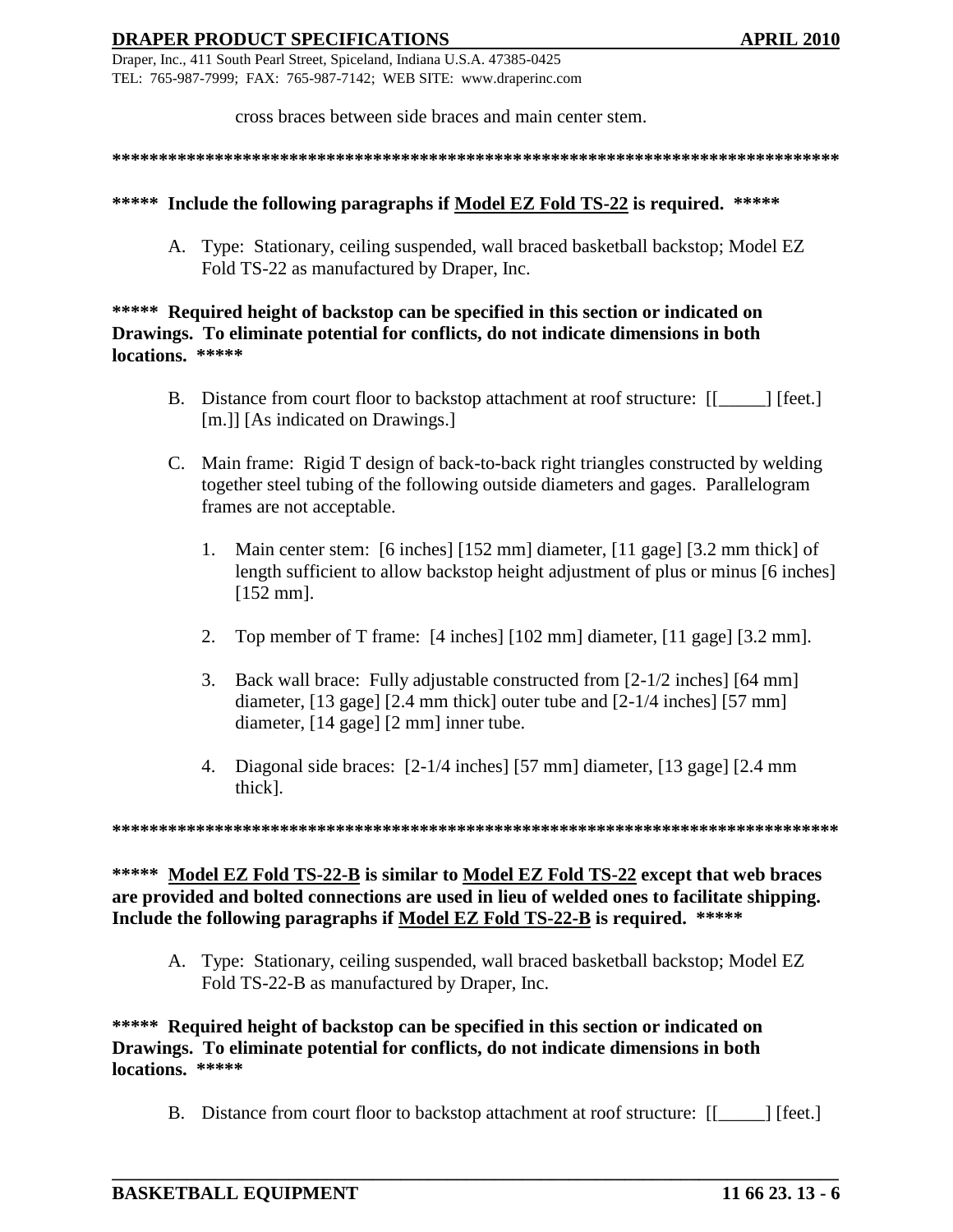[m.]] [As indicated on Drawings.]

- C. Main frame: Rigid T design of back-to-back right triangles constructed by bolting together steel tubing of the following outside diameters and gages. Parallelogram frames are not acceptable.
	- 1. Main center stem: [6 inches] [152 mm] diameter, [11 gage] [3.2 mm thick] of length sufficient to allow backstop height adjustment of plus or minus [6 inches] [152 mm].

# **\*\*\*\*\* 3-1/2 inches (89 mm) inside diameter steel pipe is required for top of T frame if attachment point is greater than 32' - 5" (9.9 m). \*\*\*\*\***

- 2. Top member of T frame: [[4 inches] [102 mm] diameter, [11 gage] [3.2 mm] steel tube.] [[3-1/2 inches] [89 mm] inside diameter steel pipe.]
- 3. Back wall brace: Fully adjustable constructed from [2-1/2 inches] [64 mm] diameter, [13 gage] [2.4 mm thick] outer tube and [2-1/4 inches] [57 mm] diameter, [14 gage] [2 mm] inner tube.
- 4. Diagonal side braces: [2-1/4 inches] [57 mm] diameter, [13 gage] [2.4 mm thick].
- 5. Web braces: Four [1-1/2 inches] [38 mm] diameter, [11 gage] [3.2 mm thick] cross braces between side braces and main center stem.

**\*\*\*\*\*\*\*\*\*\*\*\*\*\*\*\*\*\*\*\*\*\*\*\*\*\*\*\*\*\*\*\*\*\*\*\*\*\*\*\*\*\*\*\*\*\*\*\*\*\*\*\*\*\*\*\*\*\*\*\*\*\*\*\*\*\*\*\*\*\*\*\*\*\*\*\*\*\***

# **2.4 WALL MOUNTED STATIONARY BACKSTOP**

**\*\*\*\*\* Draper, Inc. manufacturers two models of wall mounted, stationary backstop. For this type of backstop, select the model and appropriate attributes from the following options:**

**EZ Fold SW Wall mounted. EZ Fold SWD Wall mounted with direct mounted goal brace.**

**\*\*\*\*\*\*\*\*\*\*\*\*\*\*\*\*\*\*\*\*\*\*\*\*\*\*\*\*\*\*\*\*\*\*\*\*\*\*\*\*\*\*\*\*\*\*\*\*\*\*\*\*\*\*\*\*\*\*\*\*\*\*\*\*\*\*\*\*\*\*\*\*\*\*\*\*\*\***

### **\*\*\*\*\* Include the following paragraphs if Model EZ Fold SW is required. \*\*\*\*\***

A. Type: Stationary, wall mounted basketball backstop; Model EZ Fold SW as manufactured by Draper, Inc.

**\*\*\*\*\* Model EZ Fold SW can be provided to position face of backstop 1 foot (305 mm) from supporting wall to a maximum of 12 feet (3658 mm). \*\*\*\*\***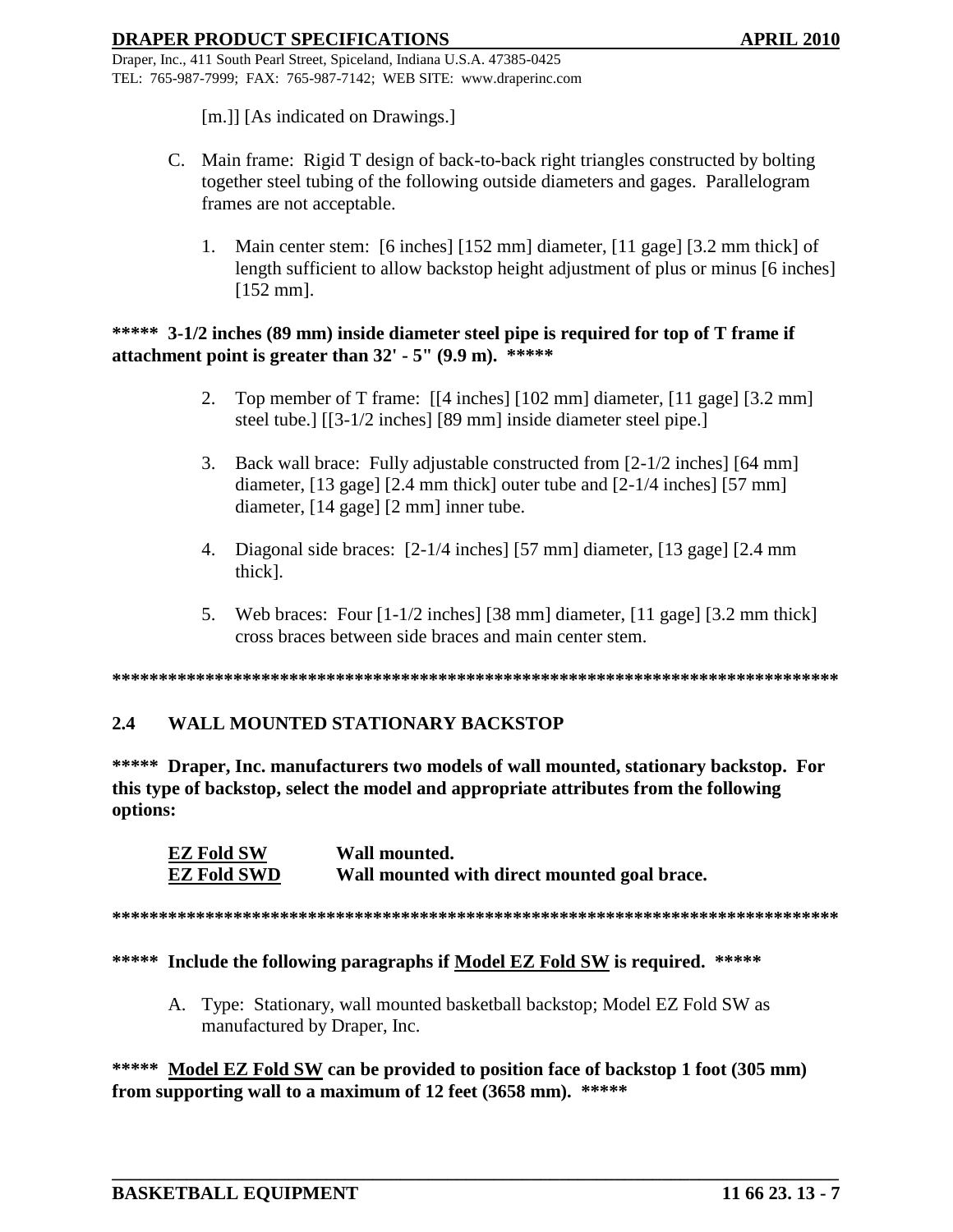Draper, Inc., 411 South Pearl Street, Spiceland, Indiana U.S.A. 47385-0425 TEL: 765-987-7999; FAX: 765-987-7142; WEB SITE: www.draperinc.com

- B. Distance from face of backboard to supporting wall:  $[\_\_\]$  [feet] [mm].
- C. Support framework: Backstop mounted to wall at four fixed points with two welded, adjustable, rectangular side frames constructed from [2-1/2 inches] [64 mm] diameter, [13 gage] [2.4 mm thick] outer tube and [2-1/4 inches] [57 mm] diameter, [14 gage] [2 mm] inner tube.
	- 1. Extension adjustment: Plus or minus [6 inches] [152 mm].
	- 2. Wall anchor plates: [1/4 inch] [6 mm] thick steel plates.
	- 3. Cross braces: [1-1/2 inches] [38 mm] diameter, [11 gage] [3.2 mm thick] steel tubes.

### **\*\*\*\*\* Backstops positioned more than 3 feet (914 mm) from wall require additional diagonal support chains. \*\*\*\*\***

4. Diagonal support chains: Two [1/4 inch] [6 mm] welded link chains with leveling turnbuckles.

### **\*\*\*\*\* Wood wall pads are used where support frames and chains attach to wall. \*\*\*\*\***

D. Wall pads: Provide [2 by 8 inches] [50 by 203 mm] southern yellow pine pads with chamfered edges and clear polyurethane finish for support frame [and chain] attachment points.

**\*\*\*\*\*\*\*\*\*\*\*\*\*\*\*\*\*\*\*\*\*\*\*\*\*\*\*\*\*\*\*\*\*\*\*\*\*\*\*\*\*\*\*\*\*\*\*\*\*\*\*\*\*\*\*\*\*\*\*\*\*\*\*\*\*\*\*\*\*\*\*\*\*\*\*\*\*\***

### **\*\*\*\*\* Include the following paragraphs if Model EZ Fold SWD is required. \*\*\*\*\***

A. Type: Stationary, wall mounted basketball backstop with direct mounted goal brace; Model EZ Fold SWD as manufactured by Draper, Inc.

# **\*\*\*\*\* Model EZ Fold SWD can be provided to position face of backstop 1 foot (305 mm) from supporting wall to a maximum of 12 feet (3658 mm). \*\*\*\*\***

- B. Distance from face of backboard to supporting wall:  $[\_\]$  [feet] [mm].
- C. Support framework: Backstop mounted to wall at three fixed points with adjustable legs constructed from [2-1/2 inches] [64 mm] diameter, [13 gage] [2.4 mm thick] outer tube and [2-1/4 inches] [57 mm] diameter, [14 gage] [2 mm] inner tube.
	- 1. Two legs attached to top corners of backboard and one attached directly behind goal.
	- 2. Extension adjustment: Plus or minus [6 inches] [152 mm].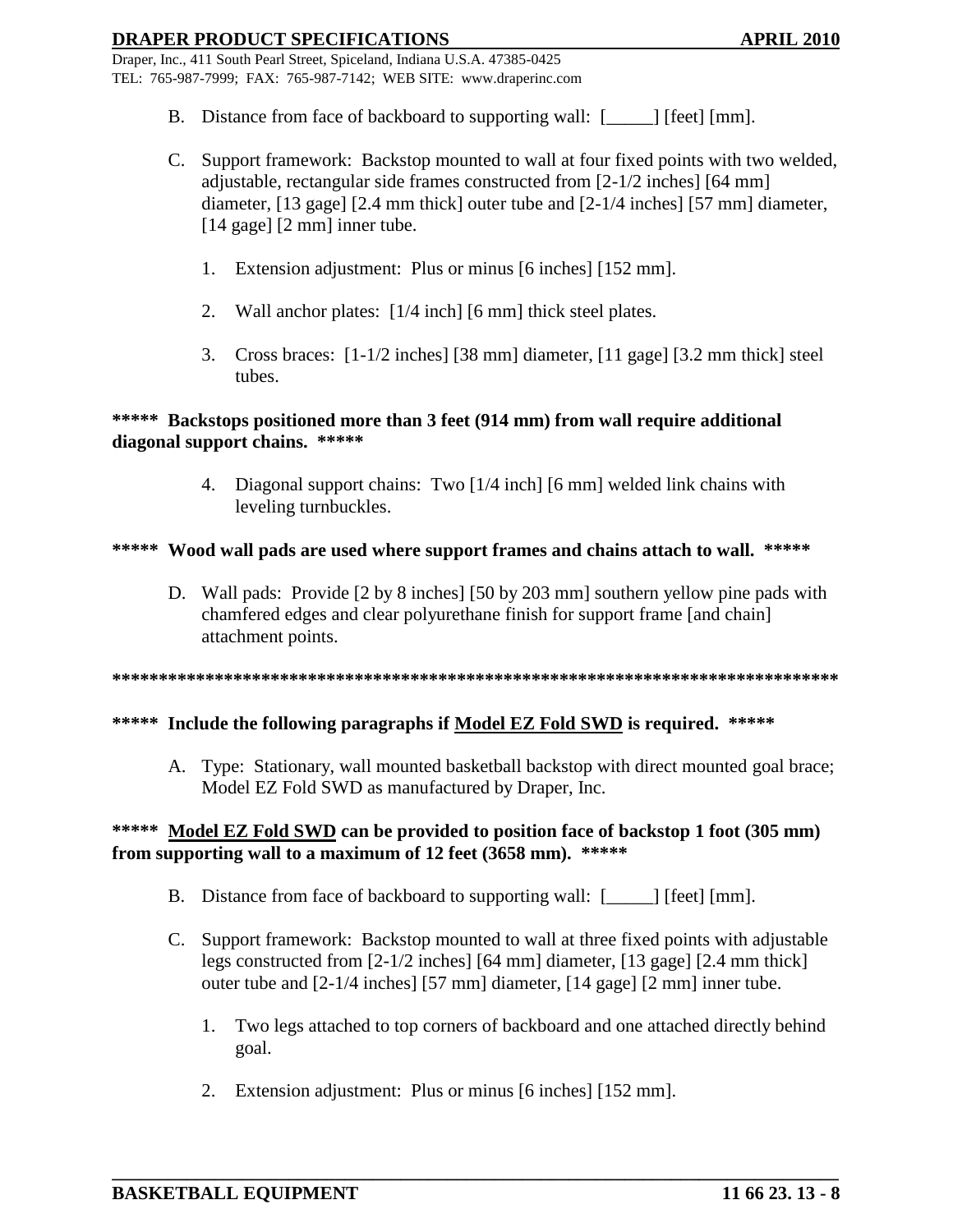Draper, Inc., 411 South Pearl Street, Spiceland, Indiana U.S.A. 47385-0425 TEL: 765-987-7999; FAX: 765-987-7142; WEB SITE: www.draperinc.com

- 3. Wall anchor plates: [1/4 inch] [6 mm] thick steel plates.
- 4. Diagonal braces: [1-1/2 inches] [38 mm] diameter, [11 gage] [3.2 mm thick] steel tubes.
- 5. Cross braces for top legs: [1/4 by 1-1/4 inches] [6 by 32 mm] flat steel bars.

### **\*\*\*\*\* Backstops positioned more than 3 feet (914 mm) from wall require additional diagonal support chains. \*\*\*\*\***

6. Diagonal support chains: Two [1/4 inch] [6 mm] welded link chains with leveling turnbuckles.

#### **\*\*\*\*\* Wood wall pads are used where support frames and chains attach to wall. \*\*\*\*\***

D. Wall pads: Provide [2 by 8 inches] [50 by 203 mm] southern yellow pine pads with chamfered edges and clear polyurethane finish for support frame [and chain] attachment points.

### **2.5 BACKBOARD**

**\*\*\*\*\* Draper, Inc. provides seven types of backboard that can be used with folding backstops. However, not all types are appropriate for all backstops. Refer to Draper product literature and the following listing for available options.**

**Model 503136 - Rectangular, glass backboard for backstop Models TS-21, TS-21-B, TS- 22, SW with Height Adjuster, and SWD.**

**Model 503138 – EZ-Strut Rectangular, glass backboard for backstop SW without Height Adjuster.**

**Model 503140 - Rectangular, wood backboard for backstop Models TS-21, TS-21-B, TS- 22, SW, and SWD.**

**Model 503144 - Rectangular, fiberglass backboard for backstop Models TS-21, TS-21-B, TS-22, SW, and SWD.**

**Model 503148 - Fan shaped, fiberglass backboard for backstop Models TS-21, TS-21-B, TS-22, SW, and SWD.**

**Model 503143 - Fan shaped, aluminum backboard with competition stripping for Models TS-21, TS-21-B, TS-22, SW, and SWD.**

**Model 503150 - Fan shaped, glass backboard for backstop Models TS-21, TS-21-B, TS- 22, SW, and SWD.**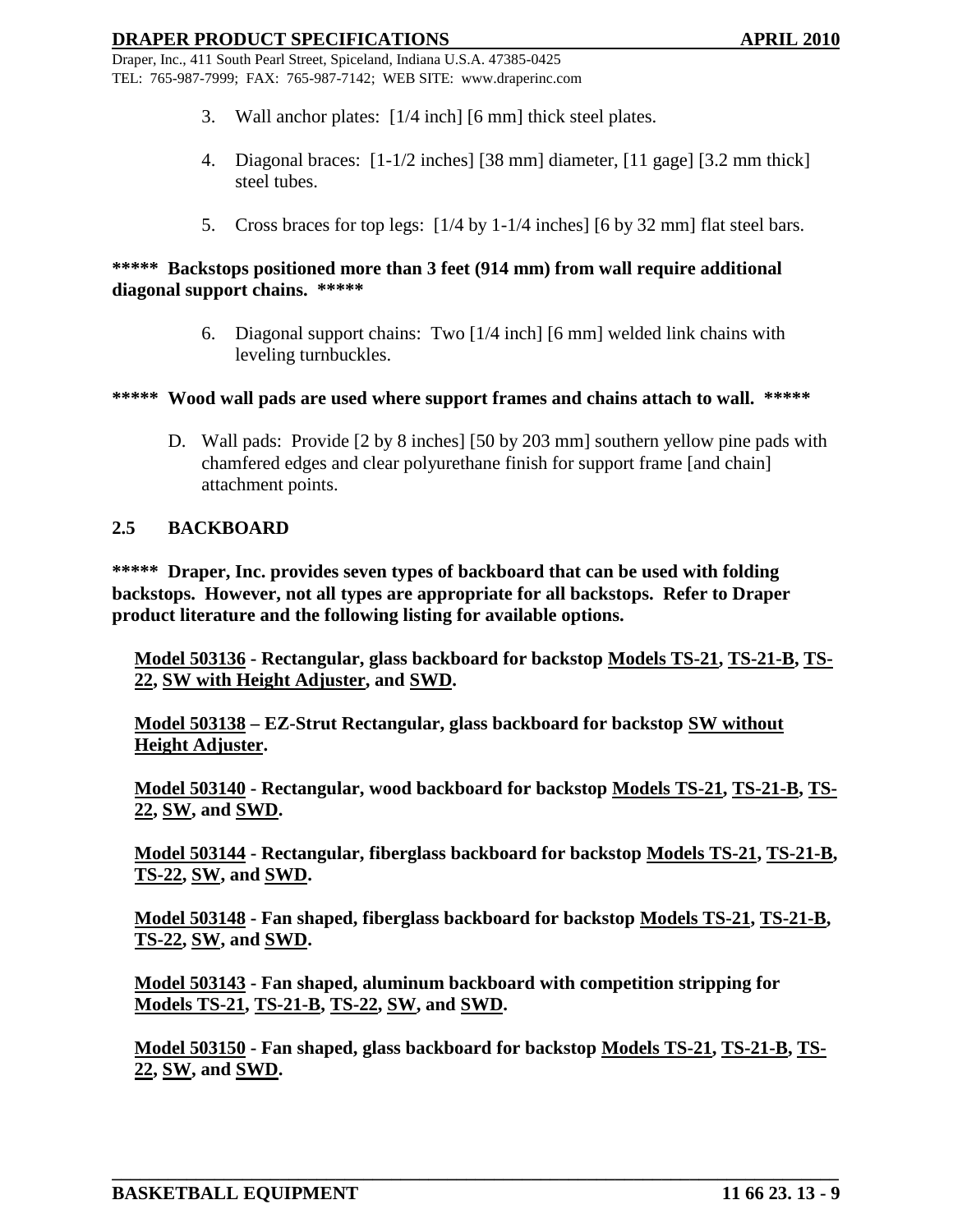Draper, Inc., 411 South Pearl Street, Spiceland, Indiana U.S.A. 47385-0425 TEL: 765-987-7999; FAX: 765-987-7142; WEB SITE: www.draperinc.com

**\*\*\*\*\*\*\*\*\*\*\*\*\*\*\*\*\*\*\*\*\*\*\*\*\*\*\*\*\*\*\*\*\*\*\*\*\*\*\*\*\*\*\*\*\*\*\*\*\*\*\*\*\*\*\*\*\*\*\*\*\*\*\*\*\*\*\*\*\*\*\*\*\*\*\*\*\*\***

## **\*\*\*\*\* Include the following paragraphs for rectangular, glass backboard Model 503136. This backboard requires direct goal attachment. \*\*\*\*\***

- A. Type: Rectangular, glass, official size backboard to be used with direct attachment goal; Model 503136 as manufactured by Draper, Inc.
- B. Size: [72 inches] [1829 mm] wide by [42 inches] [1067 mm] high.
- C. Construction: [1/2 inch] [13 mm] thick fully tempered glass in extruded aluminum frame with mitered corners. Provide steel gusset type mounting corner brackets with slots for mounting backboard to support structure.
- D. Goal mounting assembly: Steel assembly secured to aluminum frame and equipped with steel sleeves through glass allowing rear structure to be secured to front mounting plate. Provide with holes and studs to secure backboard and goal directly to goal brace. Front plate provided with holes for goal attachment.
- E. Equip frame and goal mounting assembly with neoprene shock absorbing cushions.
- F. Permanently etch official white border and target area on front side of glass.

**\*\*\*\*\*\*\*\*\*\*\*\*\*\*\*\*\*\*\*\*\*\*\*\*\*\*\*\*\*\*\*\*\*\*\*\*\*\*\*\*\*\*\*\*\*\*\*\*\*\*\*\*\*\*\*\*\*\*\*\*\*\*\*\*\*\*\*\*\*\*\*\*\*\*\*\*\*\***

# \*\*\*\*\* Include the following paragraphs for rectangular, glass backboard with center strut **Model 503138. This backboard cannot be used with backstops with goal braces. \*\*\*\*\***

- A. Type: Rectangular, glass, official size backboard with center strut; Model 503138 as manufactured by Draper, Inc.
- B. Size: [72 inches] [1829 mm] wide by [42 inches] [1067 mm] high.
- C. Construction: [1/2 inch] [13 mm] thick fully tempered glass in extruded aluminum frame with mitered corners and vertical aluminum strut in center on back side to alleviate stress on glass. Provide steel gusset type mounting corner brackets with slots for mounting backboard to support structure.
- D. Goal mounting assembly: Steel assembly secured to aluminum frame and equipped with steel sleeves through glass allowing rear structure to be secured to front mounting plate. Provide with holes and studs to secure backboard and goal directly to goal brace. Front plate provided with holes for goal attachment.
- E. Equip frame and goal mounting assembly with neoprene shock absorbing cushions.
- D. Permanently etch official white border and target area on front side of glass.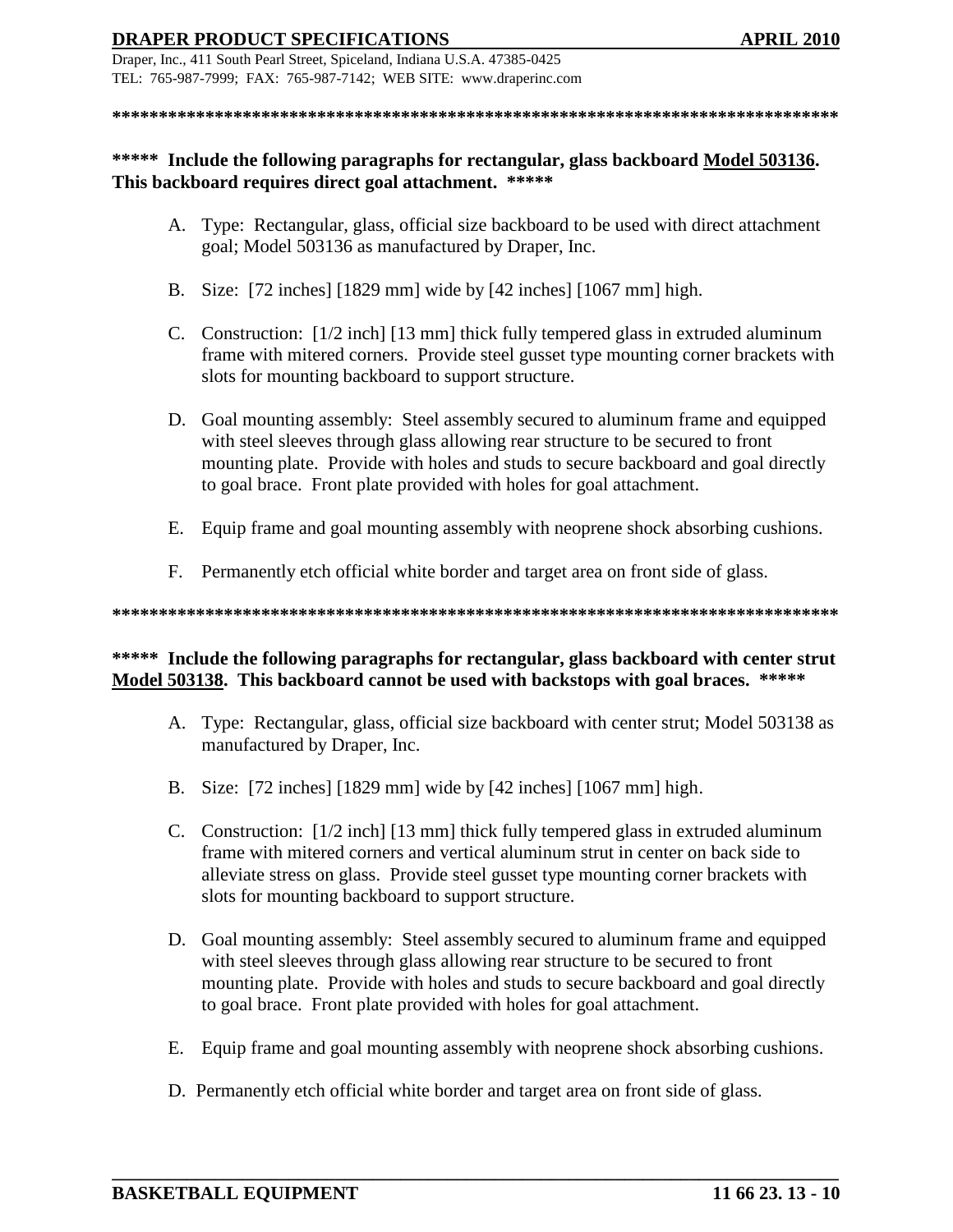Draper, Inc., 411 South Pearl Street, Spiceland, Indiana U.S.A. 47385-0425 TEL: 765-987-7999; FAX: 765-987-7142; WEB SITE: www.draperinc.com

#### **\*\*\*\*\*\*\*\*\*\*\*\*\*\*\*\*\*\*\*\*\*\*\*\*\*\*\*\*\*\*\*\*\*\*\*\*\*\*\*\*\*\*\*\*\*\*\*\*\*\*\*\*\*\*\*\*\*\*\*\*\*\*\*\*\*\*\*\*\*\*\*\*\*\*\*\*\*\***

#### **\*\*\*\*\* Include the following paragraphs for rectangular, wood backboard Model 503140.**

- A. Type: Rectangular shaped, wood, official size backboard; Model 503140 as manufactured by Draper, Inc.
- B. Size: [72 inches] [1829 mm] wide by [42 inches] [1067 mm] high.
- C. Construction: Particleboard with shaped edges and rounded corners. Seal edges with white lacquer. Equip with mounting brackets on back side and factory drill holes for goal mounting.
- D. Finish: Factory applied white resin sheet with silk screened orange border and target lines.

#### **\*\*\*\*\*\*\*\*\*\*\*\*\*\*\*\*\*\*\*\*\*\*\*\*\*\*\*\*\*\*\*\*\*\*\*\*\*\*\*\*\*\*\*\*\*\*\*\*\*\*\*\*\*\*\*\*\*\*\*\*\*\*\*\*\*\*\*\*\*\*\*\*\*\*\*\*\*\***

### **\*\*\*\*\* Include the following paragraphs for rectangular, fiberglass backboard Model 503144. \*\*\*\*\***

- A. Type: Rectangular, fiberglass, official size backboard; Model 503144 as manufactured by Draper, Inc.
- B. Size: [72 inches] [1829 mm] wide by [42 inches] [1067 mm] high.
- C. Construction: Impregnated honeycomb core with fiberglass front and back facings. Attachment holes made through solid plastic blocks in honeycomb. Equip with mounting brackets on back side and factory drill holes for goal mounting.
- D. Finish: Factory applied, white, high gloss gel finish with molded-in orange border and target lines.

**\*\*\*\*\*\*\*\*\*\*\*\*\*\*\*\*\*\*\*\*\*\*\*\*\*\*\*\*\*\*\*\*\*\*\*\*\*\*\*\*\*\*\*\*\*\*\*\*\*\*\*\*\*\*\*\*\*\*\*\*\*\*\*\*\*\*\*\*\*\*\*\*\*\*\*\*\*\***

# **\*\*\*\*\* Include the following paragraphs for fan shaped, fiberglass backboard Model 503148. \*\*\*\*\***

- A. Type: Fan shaped, fiberglass, official size backboard; Model 503148 as manufactured by Draper, Inc.
- B. Overall size: [54 inches] [1372 mm] wide by [39 inches] [919 mm] high by [1-1/2 inches] [38 mm] thick.
- C. Construction: Impregnated honeycomb core with fiberglass front and back facings. Attachment holes made through solid plastic blocks in honeycomb. Equip with mounting brackets on back side and factory drill holes for goal mounting.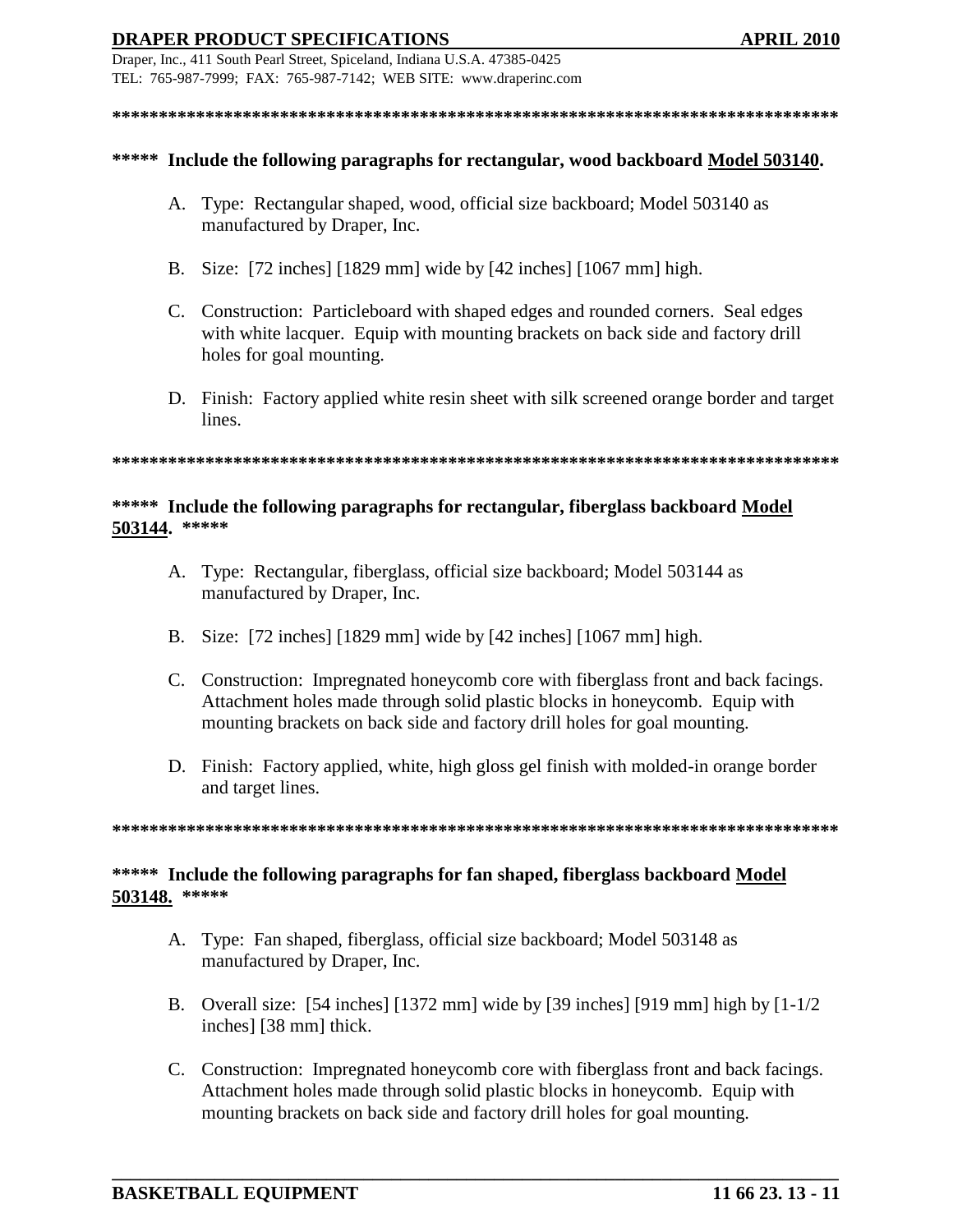Draper, Inc., 411 South Pearl Street, Spiceland, Indiana U.S.A. 47385-0425 TEL: 765-987-7999; FAX: 765-987-7142; WEB SITE: www.draperinc.com

> D. Finish: Factory applied, white, high gloss gel finish with molded-in orange border and target lines.

**\*\*\*\*\*\*\*\*\*\*\*\*\*\*\*\*\*\*\*\*\*\*\*\*\*\*\*\*\*\*\*\*\*\*\*\*\*\*\*\*\*\*\*\*\*\*\*\*\*\*\*\*\*\*\*\*\*\*\*\*\*\*\*\*\*\*\*\*\*\*\*\*\*\*\*\*\*\***

## **\*\*\*\*\* Include the following paragraphs for fan shaped, cast aluminum backboard with competition striping; Model 503143. \*\*\*\*\***

- A. Type: Fan shaped cast aluminum backboard with competition striping; Model 503143 as manufactured by Draper, Inc.
- B. Overall size: [54 inches] [1372 mm] wide by [39 inches] [991 mm] high.
- C. Construction: Cast aluminum with smooth front, backside reinforcing ribs, and [1- 1/2 inches] [38 mm] perimeter flange. Furnish 12 tapped holes on back to accommodate standard mounting attachment without exposed bolt heads of front face. Backboard drilled for front mount type goal.
- D. Finish: White, non-glare enamel with [2 inches] [51 mm] wide, orange, competition target and border lines.

**\*\*\*\*\*\*\*\*\*\*\*\*\*\*\*\*\*\*\*\*\*\*\*\*\*\*\*\*\*\*\*\*\*\*\*\*\*\*\*\*\*\*\*\*\*\*\*\*\*\*\*\*\*\*\*\*\*\*\*\*\*\*\*\*\*\*\*\*\*\*\*\*\*\*\*\*\*\***

#### **\*\*\*\*\* Include the following paragraphs for fan shaped, glass backboard Model 503150. \*\*\*\*\***

- A. Type: Fan shaped, glass, official size backboard; Model 503150 as manufactured by Draper, Inc.
- B. Overall size: [54 inches] [1372 mm] wide by [39 inches] [991 mm] high.
- C. Construction: [1/2 inch] [13 mm] thick fully tempered glass in aluminum perimeter frame. Equip frame with continuous vinyl rubber channel to cushion glass. Provide on backside four mounting brackets with slots for mounting backboard to support structure.
- D. Goal mounting assembly: Aluminum plate secured to aluminum frame. Provide goal mounting holes.
- E. Permanently etch official white border and target area on front side of glass.

**\*\*\*\*\*\*\*\*\*\*\*\*\*\*\*\*\*\*\*\*\*\*\*\*\*\*\*\*\*\*\*\*\*\*\*\*\*\*\*\*\*\*\*\*\*\*\*\*\*\*\*\*\*\*\*\*\*\*\*\*\*\*\*\*\*\*\*\*\*\*\*\*\*\*\*\*\*\***

**\_\_\_\_\_\_\_\_\_\_\_\_\_\_\_\_\_\_\_\_\_\_\_\_\_\_\_\_\_\_\_\_\_\_\_\_\_\_\_\_\_\_\_\_\_\_\_\_\_\_\_\_\_\_\_\_\_\_\_\_\_\_\_\_\_\_\_\_\_\_\_\_\_\_\_\_\_\_**

### **2.6 GOALS**

#### **\*\*\*\*\* Draper, Inc. provides three goals for folding backstops:**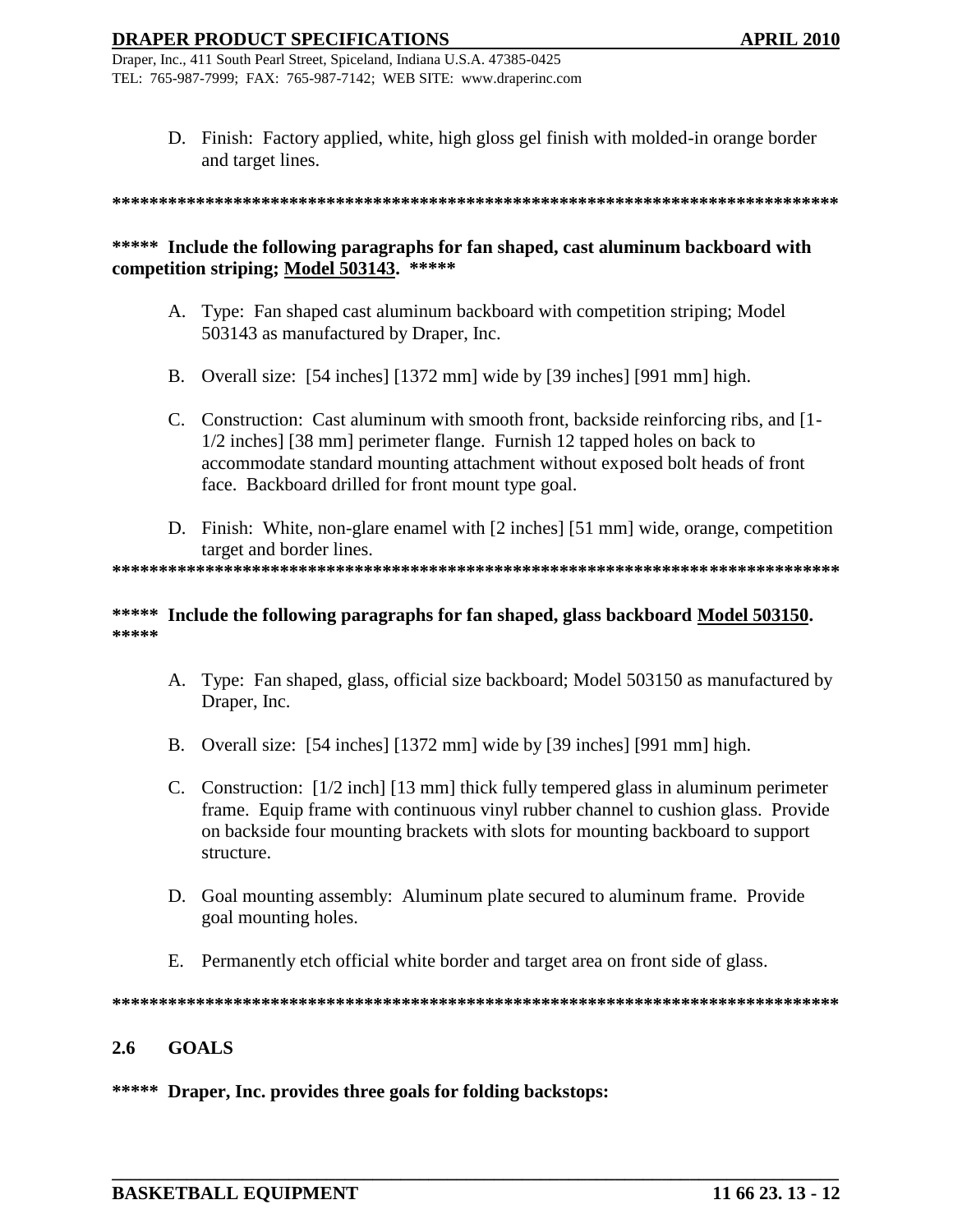Draper, Inc., 411 South Pearl Street, Spiceland, Indiana U.S.A. 47385-0425 TEL: 765-987-7999; FAX: 765-987-7142; WEB SITE: www.draperinc.com

> **Model 503572 - Front mounted, heavy duty goal. Model 503581 - Breakaway goal with tube-tie net attachment. Model 503040 – 180 Degree Breakaway goal with tube-tie net attachment.**

**\*\*\*\*\*\*\*\*\*\*\*\*\*\*\*\*\*\*\*\*\*\*\*\*\*\*\*\*\*\*\*\*\*\*\*\*\*\*\*\*\*\*\*\*\*\*\*\*\*\*\*\*\*\*\*\*\*\*\*\*\*\*\*\*\*\*\*\*\*\*\*\*\*\*\*\*\*\***

# **\*\*\*\*\* Include the following paragraphs for front mounted, heavy duty goal Model 503572. This goal can be mounted on glass, fiberglass, steel, aluminum and wood backstops. \*\*\*\*\***

- A. Type: Heavy duty, front mounted goal fabricated from steel rod and steel plate; Model 503572 as manufactured by Draper, Inc.
- B. Goal shall support [800 pounds] [363 kg] at outer edge of ring and shall flex downward [2-3/4 inches] [70 mm] without permanent damage.
- C. Ring: Fabricated from [5/8 inch] [16 mm] diameter high strength, cold drawn alloy steel rod formed into [18 inches] [457 mm] ring. Provide with 12 no-tie net attachment clips welded to ring. Rigidly brace ring with [5/8 inch] [16 mm] diameter high strength steel rod welded to mounting plate.
- D. Mounting plate: [8 gauge] [4.4 mm] steel plate bracket with mounting holes and designed to position inside of ring [6 inches] [152 mm] from backboard.
- E. Finish: Orange enamel.
- F. Anti-whip net: Top half made of durable fibers encased in nylon to prevent net from whipping up on rim. Lower half all nylon. Color white.
- G. Mounting hardware: Zinc plated.

**\*\*\*\*\*\*\*\*\*\*\*\*\*\*\*\*\*\*\*\*\*\*\*\*\*\*\*\*\*\*\*\*\*\*\*\*\*\*\*\*\*\*\*\*\*\*\*\*\*\*\*\*\*\*\*\*\*\*\*\*\*\*\*\*\*\*\*\*\*\*\*\*\*\*\*\*\*\***

## **\*\*\*\*\* Include the following paragraphs for breakaway goal with tube-tie net attachment Model 503581. This goal can be mounted on glass, fiberglass, steel, aluminum and wood backstops. \*\*\*\*\***

- A. Type: Breakaway goal with tube-tie net attachment and designed to withstand shock loads from player slam dunking or hanging on rim; Model 503581 as manufactured by Draper, Inc.
- B. Rim shall deflect down when [230 pounds] [104 kg] static load is applied and return to playing position when load is removed. Breakaway point shall be adjustable form [160 to 230 pounds] [73 to 104 kg].
- C. Ring shall have rebound characteristics identical to those of non-moveable ring. Factory set proper flex and rebound requirements.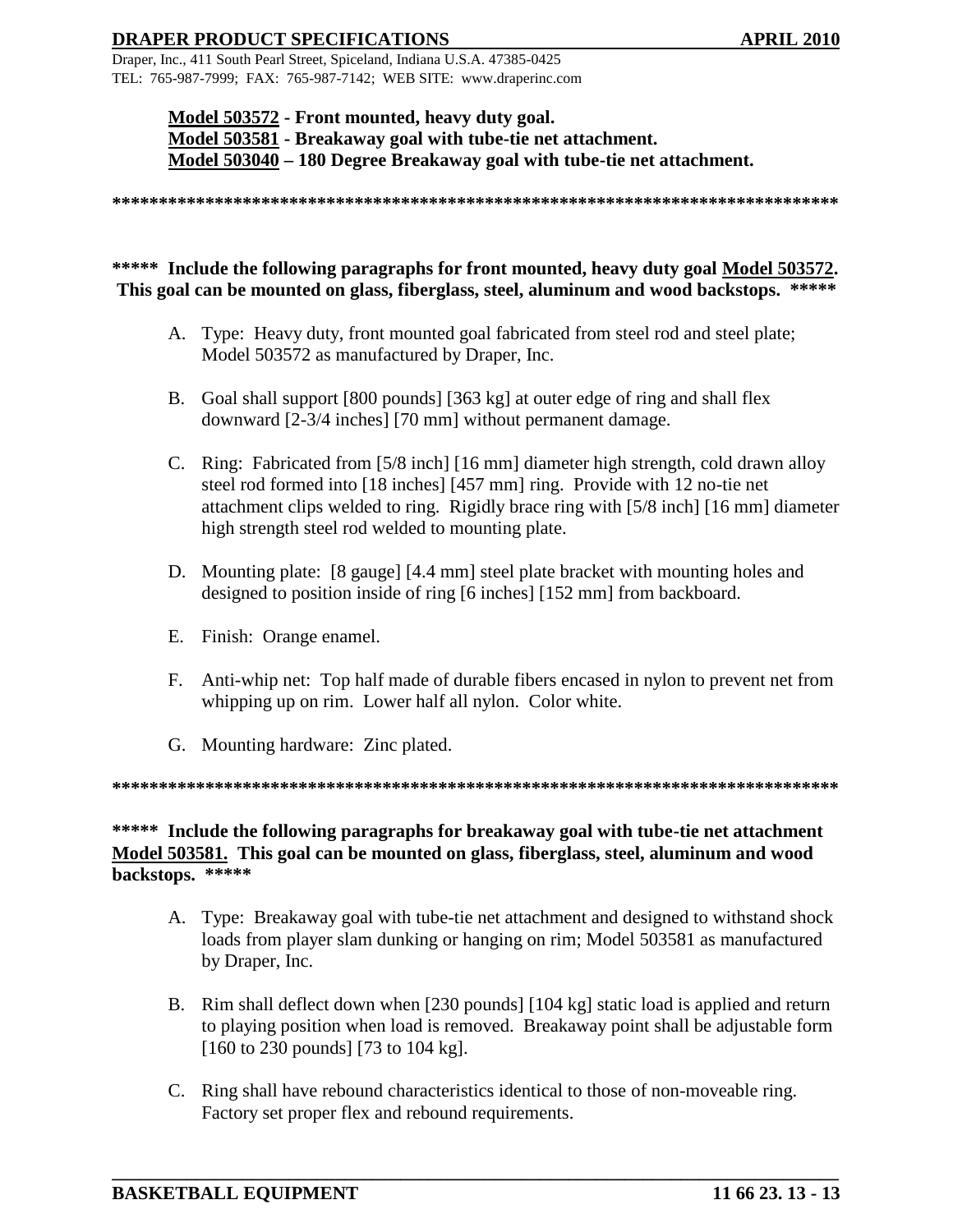- D. Ring: Fabricated from [5/8 inch] [16 mm] diameter steel rod formed into [18 inches [457 mm] ring. Rigidly brace with die cut steel braces welded to rim.
- E. Mounting plate: Heavy duty steel plate bracket with mounting holes and designed to position inside of ring [6 inches] [152 mm] from backboard.
- F. Provide series of small tubes welded to bottom of rim providing for attachment of net by threading [9 gauge] [3.7 mm diameter] wire through tubes.
- G. Finish: Powder coated orange paint.
- H. Anti-whip net: Top half made of durable fibers encased in nylon to prevent net from whipping up on rim. Lower half all nylon. Color white.
- I. Mounting hardware: Zinc plated.

**\*\*\*\*\*\*\*\*\*\*\*\*\*\*\*\*\*\*\*\*\*\*\*\*\*\*\*\*\*\*\*\*\*\*\*\*\*\*\*\*\*\*\*\*\*\*\*\*\*\*\*\*\*\*\*\*\*\*\*\*\*\*\*\*\*\*\*\*\*\*\*\*\*\*\*\*\*\***

**\*\*\*\*\* Include the following paragraphs for 180 degree breakaway goal with tube-tie net attachment Model 503040. This goal can be mounted on glass, fiberglass, steel, aluminum and wood backstops. \*\*\*\*\***

- A. Type: 180 degree breakaway goal with tube-tie net attachment and designed to withstand shock loads from player slam dunking or hanging on rim; Model 503040 as manufactured by Draper, Inc.
- B. Rim shall deflect down when downward pressure exceeding the release setting is applied to any location within 90 degrees either to the left or right of the point farthest from the point on the ring farthest from the backboard and return to playing position when load is removed. Breakaway point shall be adjustable form [160 to 230 pounds] [73 to 104 kg].
- C. Ring shall have rebound characteristics identical to those of non-moveable ring. Factory set proper flex and rebound requirements.
- D. Ring: Fabricated from [5/8 inch] [16 mm] diameter steel rod formed into [18 inches [457 mm] ring. Rigidly brace with die cut steel braces welded to rim.
- E. Mounting plate: Heavy duty steel plate bracket with mounting holes and designed to position inside of ring [6 inches] [152 mm] from backboard.
- F. Provide series of small tubes welded to bottom of rim providing for attachment of net by threading [9 gauge] [3.7 mm diameter] wire through tubes.
- G. Finish: Powder coated orange paint.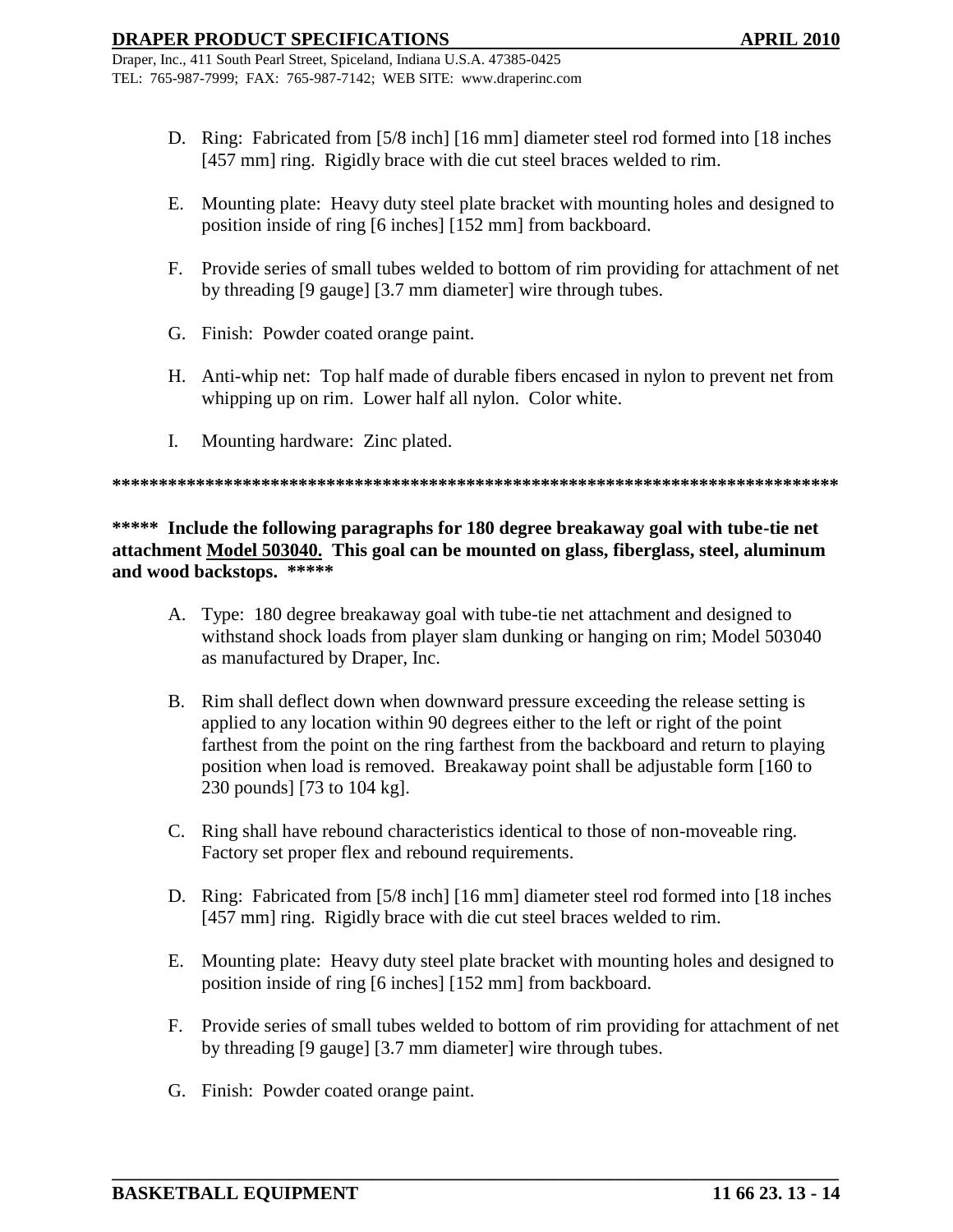Draper, Inc., 411 South Pearl Street, Spiceland, Indiana U.S.A. 47385-0425 TEL: 765-987-7999; FAX: 765-987-7142; WEB SITE: www.draperinc.com

- H. Anti-whip net: Top half made of durable fibers encased in nylon to prevent net from whipping up on rim. Lower half all nylon. Color white.
- I. Mounting hardware: Zinc plated.

**\*\*\*\*\*\*\*\*\*\*\*\*\*\*\*\*\*\*\*\*\*\*\*\*\*\*\*\*\*\*\*\*\*\*\*\*\*\*\*\*\*\*\*\*\*\*\*\*\*\*\*\*\*\*\*\*\*\*\*\*\*\*\*\*\*\*\*\*\*\*\*\*\*\*\*\*\*\***

# **2.5 HEIGHT ADJUSTER**

**\*\*\*\*\* All stationary backstops can be equipped with height adjusters allowing backboard to be positioned such that goal is between 8 and 10 feet (244 to 305 cm) above court floor. Manual and motorized height adjusters are provided:**

**503093— For motorized 8'-10' (244 cm-305 cm) height adjustment of rectangular bank.**

**503097— For motorized 8'-10' (244 cm-305 cm) height adjustment of fan bank.**

**503095— For motorized 8'-10' (244 cm-305 cm) height adjustment of rectangular bank with wireless remote control.**

**503098— For motorized 8'-10' (244 cm-305 cm) height adjustment of fan bank with wireless remote control.**

**503096— For motorized 8'-10' (244 cm-305 cm) height adjustment of rectangular bank with EZ Stick Power Wand.**

**503099— For motorized 8'-10' (244 cm-305 cm) height adjustment of fan bank with EZ Stick Power Wand.**

**503092— For manual 8'-10' (244 cm-305 cm) height adjustment of rectangular bank. 503094— For manual 8'-10' (244 cm-305 cm) height adjustment of fan bank.**

**\*\*\*\*\*\*\*\*\*\*\*\*\*\*\*\*\*\*\*\*\*\*\*\*\*\*\*\*\*\*\***

- A. Type: Mechanism for [manually] [electrically] adjusting height of [fan shaped] [rectangular] backboard and goal; Model [503092] [503093] [503094] [503095] [503096] [503097] [503098] [503099] Height Adjuster as manufactured by Draper, Inc.
- B. Adjustment range: Goal position from [8 to 10 feet] [244 to 305 cm] above court floor.
- C. Construction: Steel angle frame attaching to backboard, double slip tube guide assembly, and required attachment hardware.
- D. Operation: [Provide [3/4 inch] [19 mm] acme threaded rod and nut assembly, Timken bearing, and crank for manual operation.] [Provide electric, reversible, linear actuator with cam style limit switches, [key switch, and cover plate][power wand][group controller as specified in later section of these specifications].]

# **2.6 SAFETY EDGE PADDING**

**\*\*\*\*\* All rectangular backboards are provided with glue applied foam bottom edge and corner safety padding. Model 503253 Safe-Edge Padding is provided for glass backboards**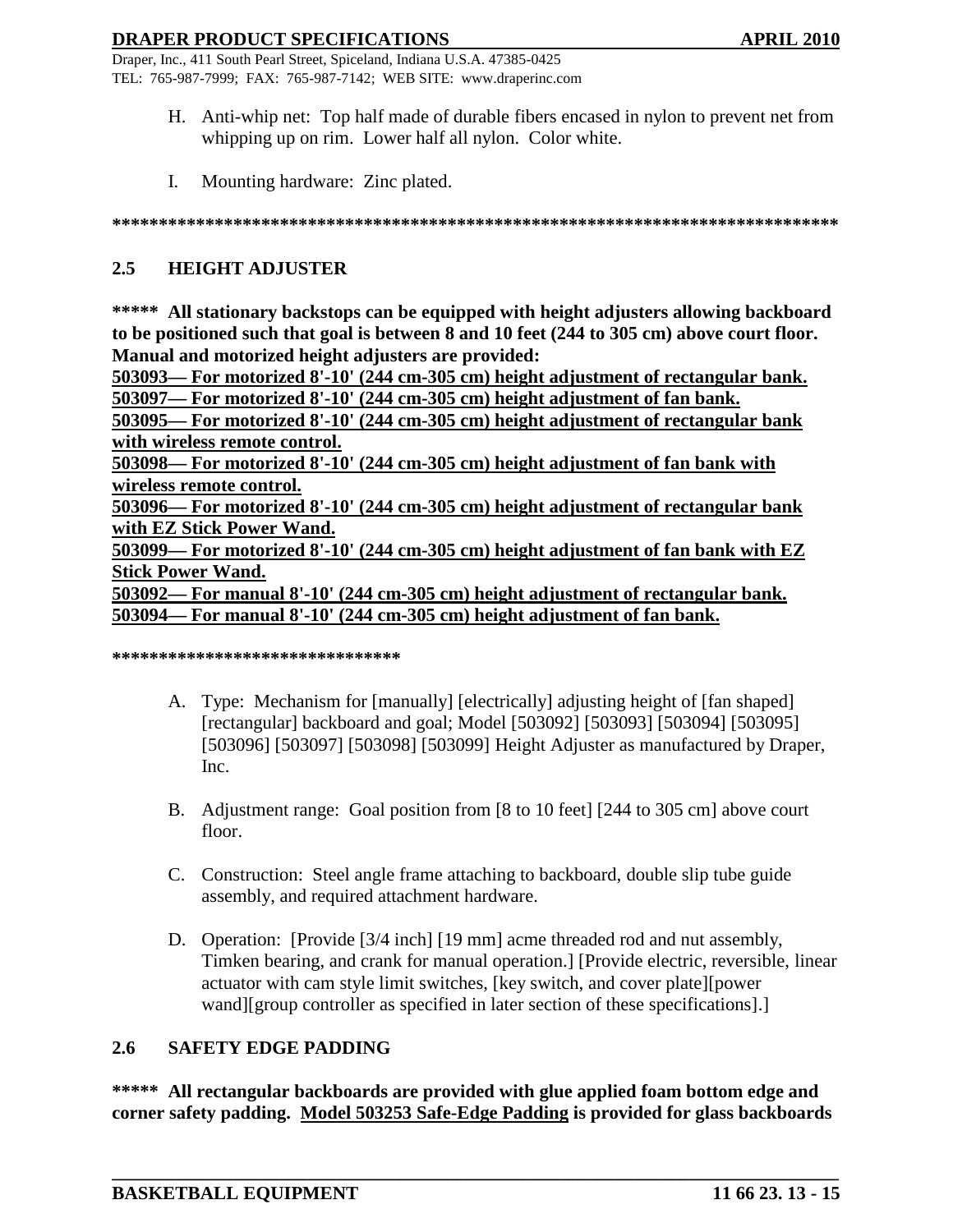Draper, Inc., 411 South Pearl Street, Spiceland, Indiana U.S.A. 47385-0425 TEL: 765-987-7999; FAX: 765-987-7142; WEB SITE: www.draperinc.com

# **and Model 503264 Safe-Edge Padding is provided for all other rectangular backboards. As an option, a bolt-on padding with molded-in steel track, Model 5032XX Safe-Edge Padding, can be specified. Bolt on padding model covered by 5 year warranty. \*\*\*\*\***

A. Type: Foam padding for bottom edge and corners of backboard to provide safety protection to meet NCAA and NFHSA requirements; [Model 503253] [Model 503264] [Model 5032XX] Safe-Edge Padding as manufactured by Draper, Inc.

# **\*\*\*\*\* Include the following paragraph to specify Models 503253 and 503264 Safe-Edge Padding. \*\*\*\*\***

B. Construction: Glue applied, open cell foam, [2 inches] [51 mm] wide and wrapping around edges [3/4 inch] [19 mm]. Padding shall cover bottom edge of backboard and extend [15 inches] [381 mm] up sides.

# **\*\*\*\*\* Include the following paragraph to specify optional bolt-on padding Model 5032XX Safe-Edge Padding. \*\*\*\*\***

B. Construction: Open cell foam, [2 inches] [51 mm] wide and wrapping around edges [3/4 inch] [19 mm]. Equip with molded-in steel track and bolt-on attachment system. Padding shall cover bottom edge of backboard and extend [15 inches] [381 mm] up sides.

# **\*\*\*\*\* Standard padding color is gray as approved by NCAA. Draper, Inc. provides eleven additional optional colors for Model 5032XX. \*\*\*\*\***

C. Color: [Gray] [Royal blue] [Scarlet] [Columbia blue] [Navy] [Kelly green] [Gold] [Forest green] [Orange] [Purple] [Black] [Maroon].

# **2.9 GYM EQUIPMENT GROUP CONTROL SYSTEM**

**\*\*\*\*\* Include the following paragraph if group control of Basketball Backstops with Electric Winches, Electric Divider Curtains, Electric Height Adjusters and other Auxiliary Devices is required. Smart Gym processor is capable of controlling over 1000 separate movements, and can be programmed to operate single devices or groups of up to two devices simultaneously. Devices are controlled via 110-120v relay panels that may be mounted at remote location(s). Each relay panel includes 8 relays. Devices that operate in an up/down or in/out cycle require two relays; devices that operate in an on/off cycle require one relay. Communication between processor and the relay panel(s) is 24v. User interacts with Smart Gym via a 24v flush mounted graphical touch screen that has been custom programmed to match the project conditions. Touch screen requires entry of four-digit security code prior to accessing control screens. Security code is fully programmable by the user. Touch screen should be mounted in full view of equipment being operated. Touch screen available in greyscale or color. Standard system includes one touch screen but addition al touch screens may be added as required. \*\*\*\*\***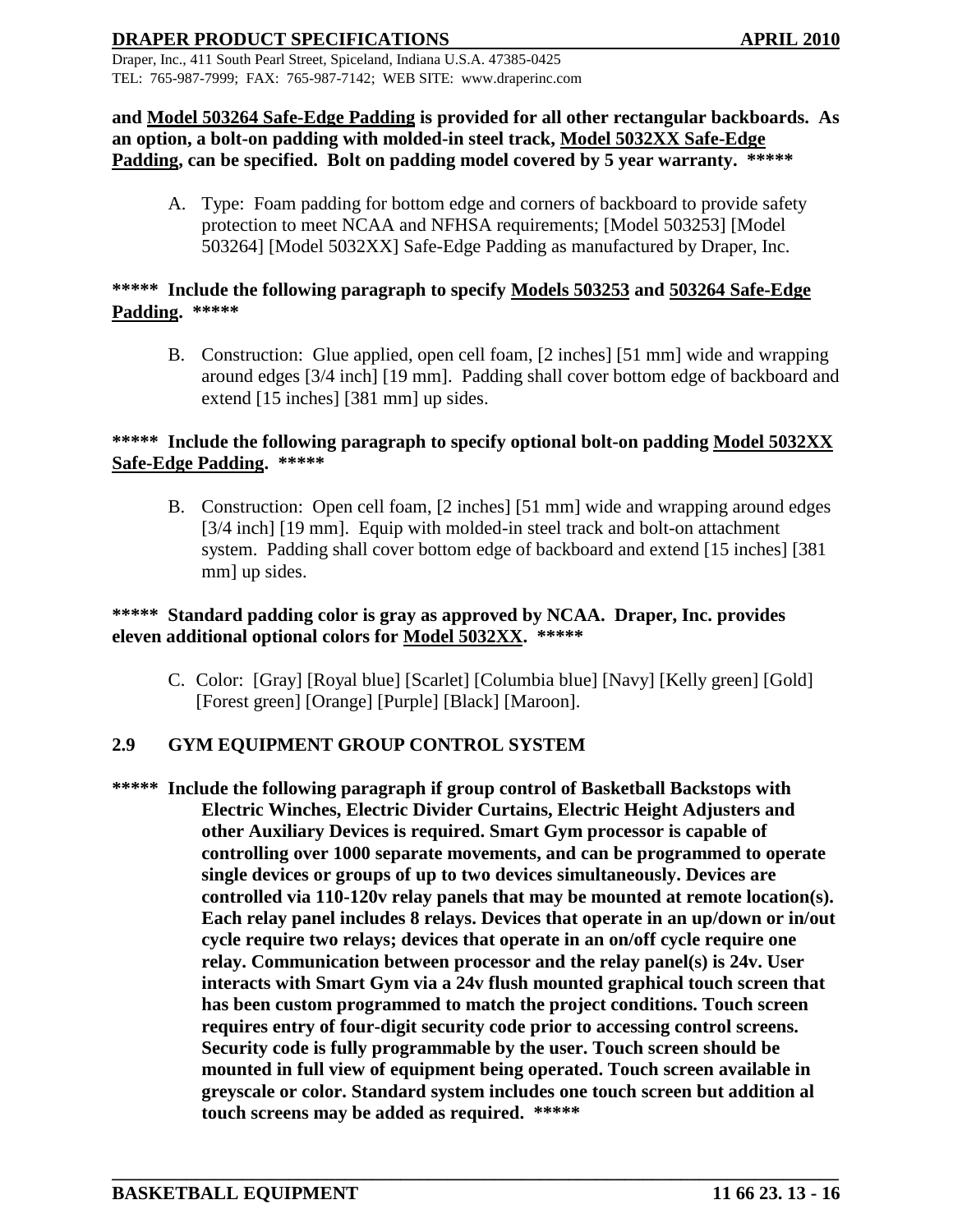> A. Smart Gym with 110-120v programmable control processor to operate Draper gymnasium equipment as well as other auxiliary devices. All conduits complete with wire from power source to control processor, from control processor to relay panels, from relay panels to devices and from control processor to touch screen. Provide  $\alpha$  (quantity) [3½" x 5½" x 2½"] [114 x 114 x 64 mm] electrical box for mounting touch screen, and \_\_\_\_\_\_\_\_\_\_(quantity) 503024 Smart Gym Processor Assembly in [18" x 18" x 6"] [457 x 457 x 152 mm] surface mount enclosure. Also provide \_\_\_\_\_\_\_\_\_ (quantity) touchscreen 503037 Smart Gym Color Touchscreen and \_\_\_\_\_\_\_(quantity) 503027 Smart Gym Relay Panel in [15" x 8" x 2"] [381 x 203 x 51 mm] surface mount enclosure, as manufactured by Draper, Inc.

# **2.10 ACCESSORIES**

A. Provide backstop with backstop hangers, clamps, brackets, fasteners, and all other hardware required for complete, functional, rigid assembly and installation.

# **PART 3 - EXECUTION**

### **3.1 COORDINATION**

- A. Coordinate provision of basketball backstops with construction of [wall] [roof framing] supporting basketball backstop to ensure proper support and method of attachment.
- B. Coordinate support of backstops to ensure proper distribution of loads and adequacy of attachment points. Provide additional structural framing members as required.

# \*\*\*\*\* Include the following paragraph if electrically operated height adjuster is being **specified. \*\*\*\*\***

- C. Coordinate electrical requirements for electrically operated height adjuster to ensure proper power source, conduit, wiring, and boxes for keyed switches.
- D. Prior to installation, verify exact locations of backstops.

### **3.2 INSTALLATION**

- A. Install basketball backstops in accordance with approved shop drawings and manufacturer's instructions.
- B. Install backstops, backboards, and goals plumb, level, and rigid. Attach to [wall] [roof] framing with anchors of size and type recommended by manufacturer.

**\_\_\_\_\_\_\_\_\_\_\_\_\_\_\_\_\_\_\_\_\_\_\_\_\_\_\_\_\_\_\_\_\_\_\_\_\_\_\_\_\_\_\_\_\_\_\_\_\_\_\_\_\_\_\_\_\_\_\_\_\_\_\_\_\_\_\_\_\_\_\_\_\_\_\_\_\_\_**

**\*\*\*\*\* Regulation goal height is 10 feet (3048 mm). Other heights may be required depending on intended usage and age and skill levels. Height adjusters can also be provided to allow the flexibility of varying goal height. \*\*\*\*\***